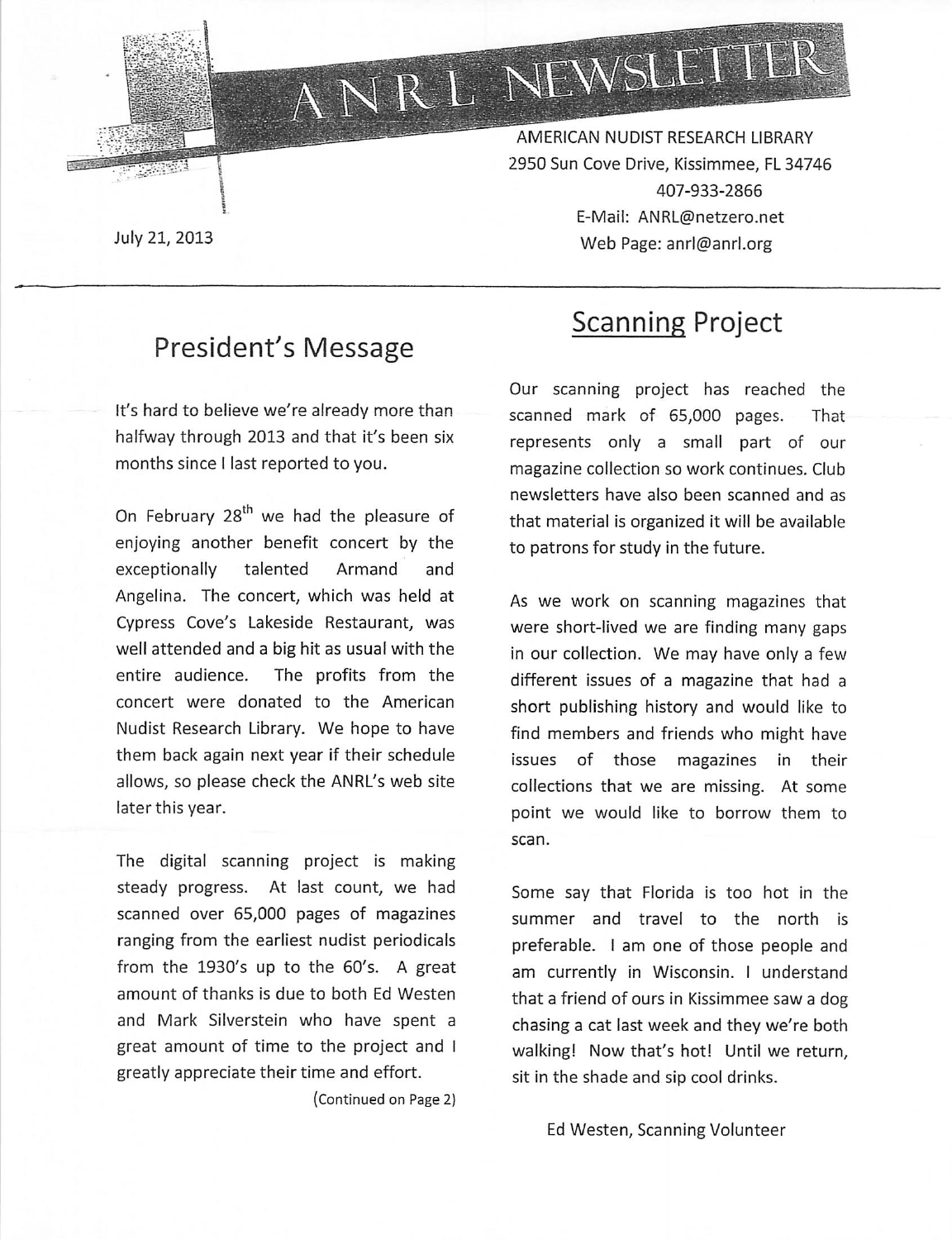### **President's Message**

If you are planning to visit the Library and would like to help scan some materials. even if just for a day, we would be glad to show you how to operate the equipment. It's not as difficult as you would think. Thank you again for your support. **The** Library would not exist without its members

and your generosity and faith in its purpose, Yours, EDWARD WALLER, President ANRL

#### **Newsletters**

This year has been a very active time for the efforts in establishing a system to enable easier access to the newsletters which have been digitized in the past. Our archive now contains newsletters from 300 more than Nudist clubs and organizations, much of which was done without a good way to access them. Thanks to the efforts of Bob Proctor, these records were all reviewed and put into a form which makes them much easier to view as well as search.

We continue to acquire current newsletters from about 20 clubs using internet access and snail mail. Is your club represented? If not, we want to be added to your mailing list. We prefer using email to newsletter@anrl.org or mail to 2950 Sun Cove Drive, Kissimmee, FL 34746. Please contact us at the above address if you have any questions or suggestions.

#### **Notes from a Part Timer**

Imagine rows of shelves filled with decades of bound nudist magazines. Add to this, volumes of newsletters from clubs all over the country. Toss in rows of both fiction and non-fiction nudist books, and then sprinkle it all with audio and video nudist recordings. Mix well and you have the American Nudist Research Library right here in Kissimmee, Florida.

Becky and I volunteer our time at the library. My job is to photograph library content so that it can be digitized and preserved. Sitting in my camera corner, I get to hear a lot about what goes on in the nudist research library.

On any given day, you never know what requests the library will receive. For instance, a couple of weeks ago the Library received a phone call from a film producer wanting a copy of a letter he had sent to a nudist magazine over 10 years ago. Becky was able to find the magazine; we digitized the page and e-mailed it to him. He has since called back for further research help.

We see many people, some are researchers, come into the Library for various reasons. Some find pictures of themselves in past volumes, learn about naturist history and various publications.

The library is an independent entity and resides on the grounds of Cypress Cove.

#### MARK SILVERSTEIN, Part Time Scanner

JIM SWEENEY, Digital Project